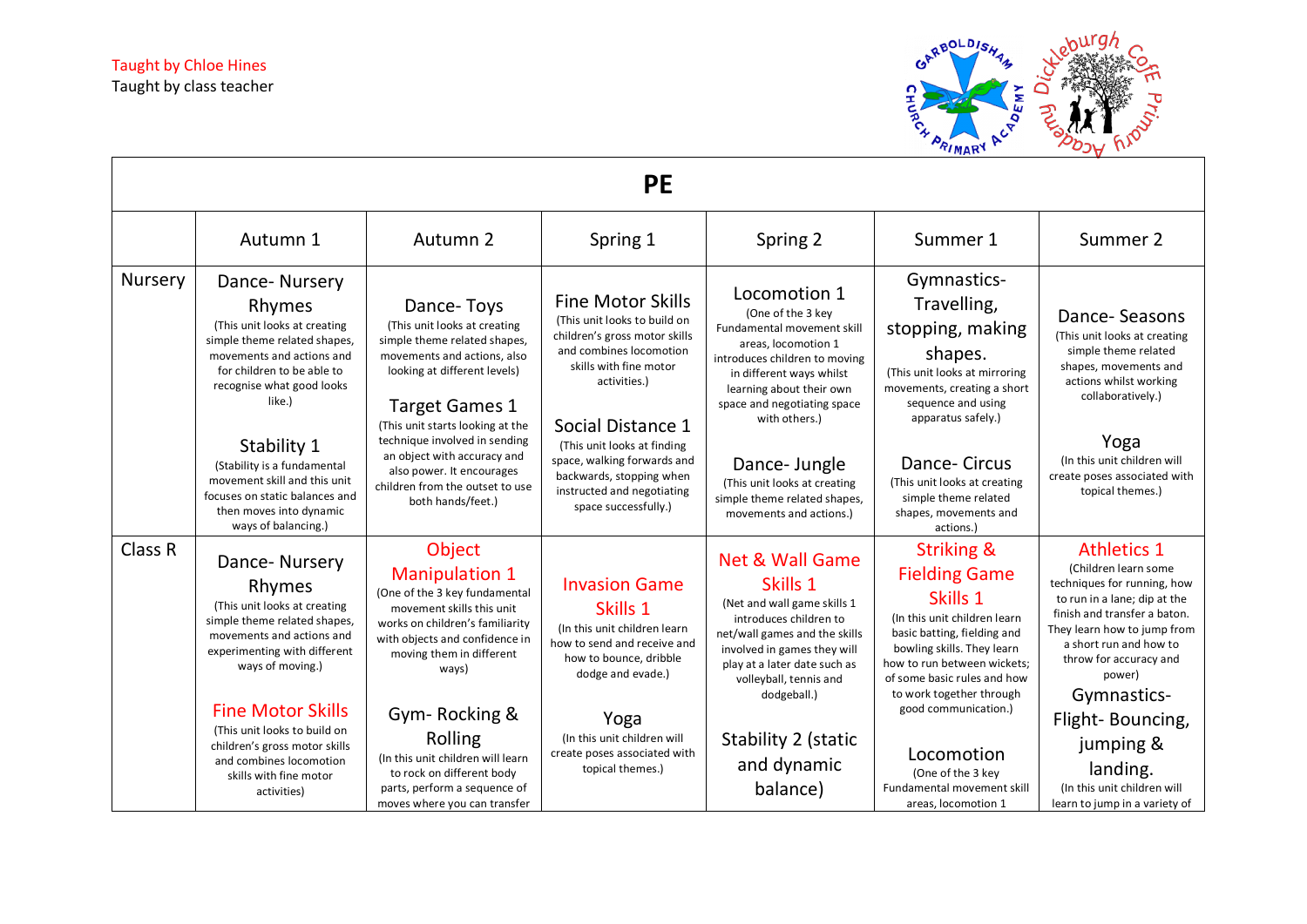

|                    |                                                                                                                                                                                                                                                                                                  |                                                                                                                                                                                                                                                                                                                                                                                                                                                           |                                                                                                                                                                                                                                                                                                                                    |                                                                                                                                                                                                                                                                                                                                                                                                                                                             | $\cdot$ <i>i</i> $\mu$ $\mu$                                                                                                                                                                                                                                                                                                                                                                                     | ╯                                                                                                                                                                                                                                                                                                                                                                        |
|--------------------|--------------------------------------------------------------------------------------------------------------------------------------------------------------------------------------------------------------------------------------------------------------------------------------------------|-----------------------------------------------------------------------------------------------------------------------------------------------------------------------------------------------------------------------------------------------------------------------------------------------------------------------------------------------------------------------------------------------------------------------------------------------------------|------------------------------------------------------------------------------------------------------------------------------------------------------------------------------------------------------------------------------------------------------------------------------------------------------------------------------------|-------------------------------------------------------------------------------------------------------------------------------------------------------------------------------------------------------------------------------------------------------------------------------------------------------------------------------------------------------------------------------------------------------------------------------------------------------------|------------------------------------------------------------------------------------------------------------------------------------------------------------------------------------------------------------------------------------------------------------------------------------------------------------------------------------------------------------------------------------------------------------------|--------------------------------------------------------------------------------------------------------------------------------------------------------------------------------------------------------------------------------------------------------------------------------------------------------------------------------------------------------------------------|
|                    |                                                                                                                                                                                                                                                                                                  | the weight from one part of<br>the body to another.)                                                                                                                                                                                                                                                                                                                                                                                                      |                                                                                                                                                                                                                                                                                                                                    | (In this unit children learn<br>how to twist, bend and reach<br>whilst maintaining balance.<br>They will learn how to follow<br>instructions and play games.<br>Children will be able to travel<br>with confidence and skill<br>around, under, over and<br>through.)                                                                                                                                                                                        | introduces children to<br>moving in different ways<br>whilst learning about their<br>own space and negotiating<br>space with others)                                                                                                                                                                                                                                                                             | ways and to construct simple<br>jumping sequences with a<br>partner.)                                                                                                                                                                                                                                                                                                    |
| Class 1            |                                                                                                                                                                                                                                                                                                  |                                                                                                                                                                                                                                                                                                                                                                                                                                                           |                                                                                                                                                                                                                                                                                                                                    |                                                                                                                                                                                                                                                                                                                                                                                                                                                             |                                                                                                                                                                                                                                                                                                                                                                                                                  | Dance-Under                                                                                                                                                                                                                                                                                                                                                              |
|                    | <b>Dance-Animals</b><br>(In this unit children will move<br>safely and creatively in space<br>and to use ideas from a mind<br>map to help them move in<br>different ways.)<br>Fundamental<br><b>Movement Skills</b><br>(In this unit children work on<br>developing their fine motor<br>skills.) | Gymnastics-<br><b>Balancing &amp;</b><br><b>Spinning on Points</b><br>& Patches<br>(This unit looks at performing<br>controlled spins, supporting<br>body weight in symmetrical<br>balances and to be able to spin<br>on apparatus.)<br><b>Invasion Game</b><br>Skills 2<br>(This unit explores some<br>strategies of attack and<br>defence like using the width of<br>the pitch when attacking and<br>closing the space down quickly<br>when defending.) | Locomotion 2<br>(This unit builds upon<br>previously taught skills,<br>looking at a variety of jumps<br>and skipping techniques.)<br>Object<br><b>Manipulation 2</b><br>(This unit builds on object<br>manipulation 1 and asks<br>children to manipulate<br>objects in more complex<br>ways e.g. dribbling with feet<br>and hands) | Yoga<br>(In this unit the children will<br>learn about different themes<br>and how holding poses<br>depicting the topic can help<br>with relaxation, flexibility and<br>overall health.)<br>Fundamental<br>Skills <sub>2</sub><br>(Looking primarily at<br>locomotion skills this units<br>attempts to ensure that<br>children have mastered<br>different ways of moving and<br>whilst doing so can show<br>awareness of others and their<br>surroundings.) | Gymnastics-<br>Pathways- small<br>& long<br>(This unit thinks about<br>creating elegant movements,<br>creating sequences involving<br>steps and turns.)<br><b>Target Games 2</b><br>(This unit builds on Target<br>games 1 and demands more<br>complex skills and<br>understanding of specific<br>techniques which will hold<br>them in good stead when<br>they come to play a wider<br>range of sports in KS2.) | <b>The Sea</b><br>(Children will use their<br>bodies to create theme<br>related shapes focusing on<br>agility, balance and<br>coordination.)<br>Striking &<br><b>Fielding Game</b><br>Skills 2<br>(In this unit children will<br>build upon their batting,<br>fielding and bowling skills<br>and to be able to play a<br>game applying the skills they<br>have learned.) |
| Class <sub>2</sub> | <b>Invasion Game</b><br>Skills 3<br>(This unit builds upon<br>strategies of attack and<br>defence. Focusing on tracking<br>an opponent, dodging to beat                                                                                                                                          | Fundamental<br><b>Movement Skills 3</b><br>(Building upon previously<br>taught skills. Looking at<br>skipping rope techniques,<br>dribbling a ball in either hand,                                                                                                                                                                                                                                                                                        | Net & Wall<br><b>Games Skills 2</b><br>(This unit focuses on<br>developing children's striking<br>skills on the forehand and<br>backhand; their ability to<br>move around a corner and to                                                                                                                                          | <b>Target Games 3</b><br>(Target 3 involve children<br>considering throwing at<br>moving targets and sending<br>throws and strikes at<br>different heights and                                                                                                                                                                                                                                                                                              | <b>Athletics 2</b><br>(In Athletics 2 children get to<br>develop their ability to<br>coordinate and link<br>movements and refine their<br>techniques.)                                                                                                                                                                                                                                                           | <b>Tri Golf</b><br>(In this unit children begin to<br>learn the basics of golf. Using<br>hand eye coordination skills<br>to strike a ball.)                                                                                                                                                                                                                              |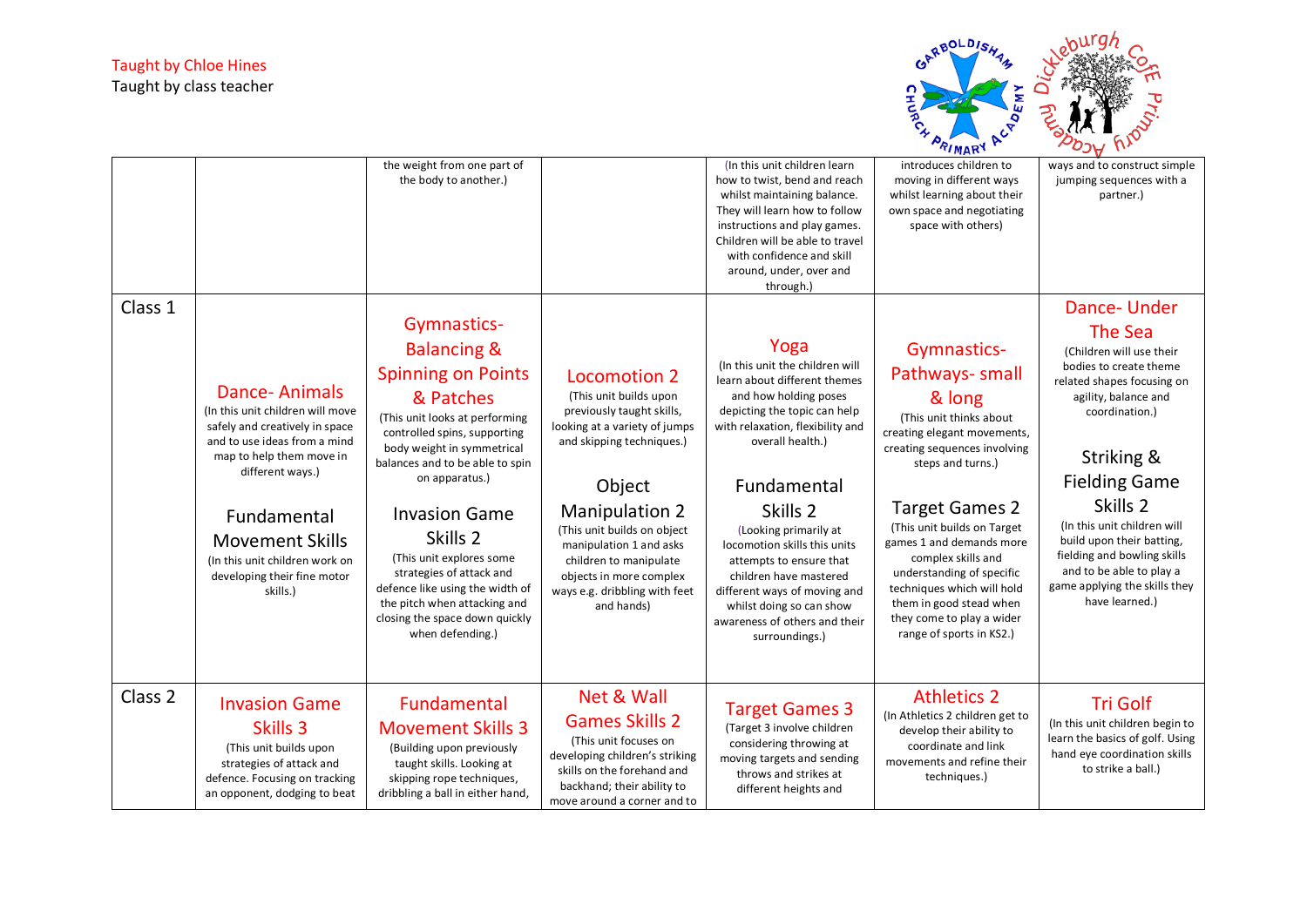

|         | an opponent and closing<br>down space.)<br>Gymnastics-<br>Spinning, turning<br>& twisting<br>(This unit will be looking at<br>creating sequences involving<br>twists and rolls whilst focusing<br>on body fluency.)                                                 | receiving a ball and passing in<br>different ways.)<br>Dance- Mini Beasts<br>(Children will be able to use<br>their body to express simple<br>theme related shapes,<br>movements and feelings.<br>Develop creative ideas and<br>to work on timing to improve<br>performance.) | play passive and active rallies<br>over a net)<br>Social Distance 1<br>(This unit looks at applying<br>skills competently in a range<br>of physical activities. Looking<br>at ways to improve different<br>types of jumps whilst looking<br>at technique.) | understanding when we<br>might do that in games.)<br>Gymnastics-<br>Stretching, curling<br>& arching<br>(In this unit children will work<br>on travelling in curled<br>positions, supporting body<br>weight, creating sequences<br>and to be able to show<br>inversion and counter<br>balance.) | Dance – Pirates<br>(In this unit children will be<br>looking at moving safely in<br>creatively in space, show<br>good listening skills, show<br>different levels when<br>travelling, show good<br>communication skills.)                                                    | Yoga Storybook<br>(In this unit children will<br>create poses associated with<br>topical themes)                                                                             |
|---------|---------------------------------------------------------------------------------------------------------------------------------------------------------------------------------------------------------------------------------------------------------------------|-------------------------------------------------------------------------------------------------------------------------------------------------------------------------------------------------------------------------------------------------------------------------------|------------------------------------------------------------------------------------------------------------------------------------------------------------------------------------------------------------------------------------------------------------|-------------------------------------------------------------------------------------------------------------------------------------------------------------------------------------------------------------------------------------------------------------------------------------------------|-----------------------------------------------------------------------------------------------------------------------------------------------------------------------------------------------------------------------------------------------------------------------------|------------------------------------------------------------------------------------------------------------------------------------------------------------------------------|
| Class 3 | <b>Health Related</b>                                                                                                                                                                                                                                               | Hockey                                                                                                                                                                                                                                                                        |                                                                                                                                                                                                                                                            |                                                                                                                                                                                                                                                                                                 |                                                                                                                                                                                                                                                                             |                                                                                                                                                                              |
|         | <b>Fitness</b><br>(In this unit children will<br>develop a range of the<br>components of fitness whilst<br>developing an understanding<br>of how we target specific<br>elements of fitness and the<br>importance of body<br>preparation and cooling down<br>after.) | (In this unit we learn how to<br>grip the stick, of the<br>importance of safety and of<br>abiding by rules. Also learning<br>how to pass, receive and<br>dribble in different ways and<br>to put skills together in small<br>games.)<br><b>Dance-Space</b>                    | <b>Netball</b><br>(In this unit we learn the<br>fundamental skills of<br>passing, catching, moving<br>into space, intercepting,<br>tracking and shooting. We<br>also cover the rules of High 5<br>and the different roles<br>within the game)              | Swimming<br>(Externally taught focusing on<br>National Curriculum. Swim<br>competently, confidently and<br>proficiently over a distance of<br>at least 25 metres<br>use a range of strokes<br>effectively, perform safe self-<br>rescue in different water-<br>based situations.)               | Cricket<br>(This unit develops the skills<br>of bowling, ground fielding,<br>catching, wicket keeping and<br>batting and looks to link skills<br>whilst developing children's<br>understanding of how the<br>different components fit<br>together into the game<br>itself.) | <b>Athletics</b><br>(In this unit we learn a range<br>of throwing, jumping and<br>running techniques and hone<br>technique before competing<br>against ourselves and others) |
|         | Gymnastics-                                                                                                                                                                                                                                                         | (In this unit children will<br>develop a motif demonstrating                                                                                                                                                                                                                  | Yoga                                                                                                                                                                                                                                                       |                                                                                                                                                                                                                                                                                                 |                                                                                                                                                                                                                                                                             | <b>Badminton</b><br>(In this unit children learn                                                                                                                             |
|         | Linking                                                                                                                                                                                                                                                             | agility, balance, coordination<br>and precision. Children will be                                                                                                                                                                                                             | (n this unit children will learn                                                                                                                                                                                                                           | <b>Tennis</b>                                                                                                                                                                                                                                                                                   | Dodgeball                                                                                                                                                                                                                                                                   | how to play different shots                                                                                                                                                  |
|         | movements                                                                                                                                                                                                                                                           | able to work well in groups                                                                                                                                                                                                                                                   | different poses around<br>themes. They will learn how                                                                                                                                                                                                      | (In this unit children learn<br>how to move around the                                                                                                                                                                                                                                          | (A net wall unit, this<br>combines skills of throwing,                                                                                                                                                                                                                      | and how to move around the<br>court from a position of                                                                                                                       |
|         | together<br>(Children will develop their<br>skills focusing on control and<br>grace. Looking at being able to<br>turn 90, 190, 270 and 360<br>degrees, holding a balance<br>with good control. Create a                                                             | showing good cooperation<br>skills and provide useful peer<br>feedback.)                                                                                                                                                                                                      | to warm up, to breathe<br>during exercise and the<br>value of relaxation and<br>meditation)                                                                                                                                                                | court, how to control the ball<br>and to send it across the net<br>using a variety of ground<br>strokes.)                                                                                                                                                                                       | evading and catching whilst<br>developing tactical<br>awareness decision making<br>under pressure.)                                                                                                                                                                         | readiness using different<br>foot patterns.)                                                                                                                                 |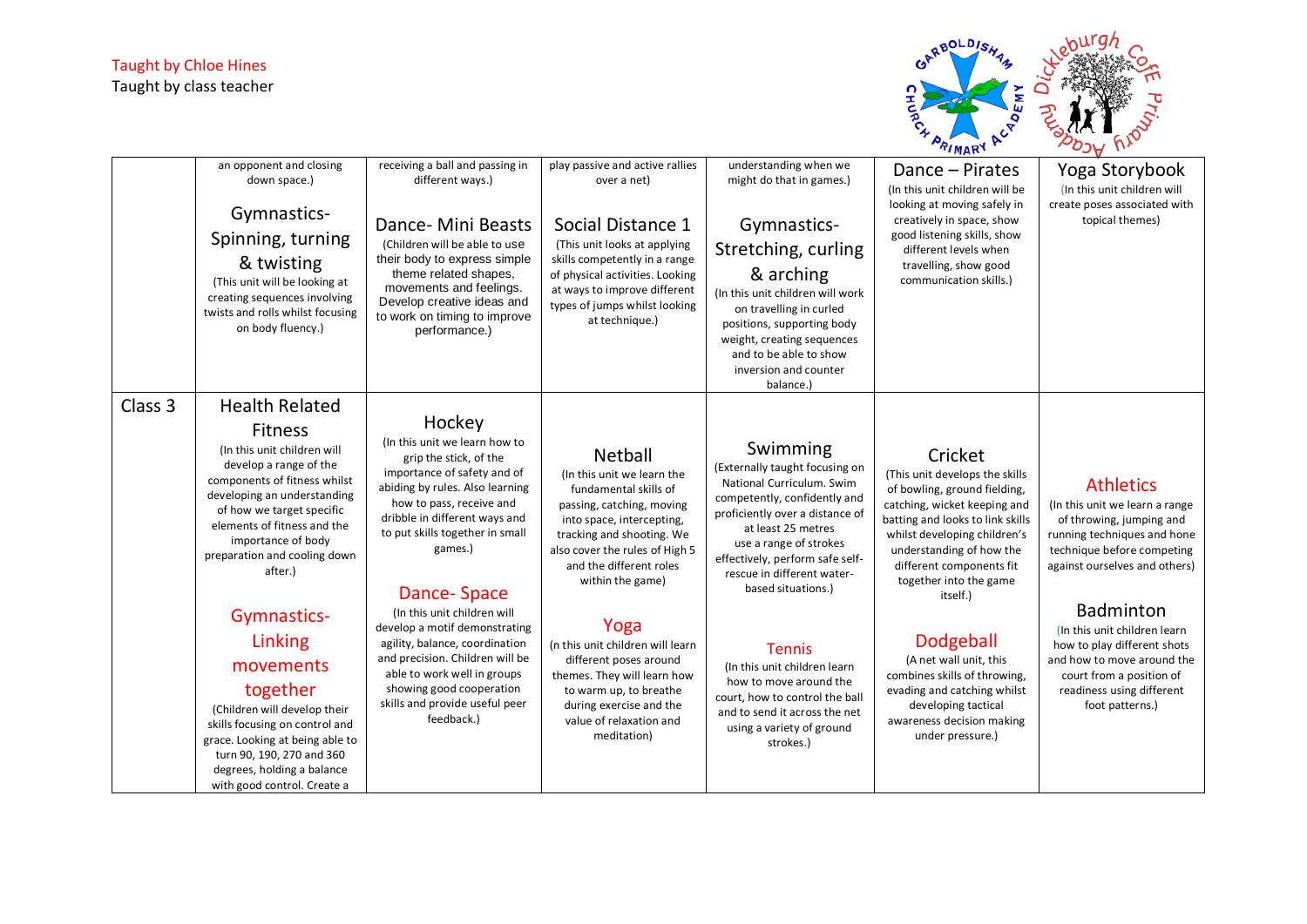

|         | sequence using a variety of<br>rolls and balances.)                                                                                                                                                                                                                                                                                                                                                                                                                                                                                        |                                                                                                                                                                                                                                                                                                                                                                                                                        |                                                                                                                                                                                                                                                                                                                                                                                                                                                                                               |                                                                                                                                                                                                                                                                                                                                                                                                                                      |                                                                                                                                                                                                                                                                                                                                                                    |                                                                                                                                                                                                                                                                                                                                                                                                                                                                                        |
|---------|--------------------------------------------------------------------------------------------------------------------------------------------------------------------------------------------------------------------------------------------------------------------------------------------------------------------------------------------------------------------------------------------------------------------------------------------------------------------------------------------------------------------------------------------|------------------------------------------------------------------------------------------------------------------------------------------------------------------------------------------------------------------------------------------------------------------------------------------------------------------------------------------------------------------------------------------------------------------------|-----------------------------------------------------------------------------------------------------------------------------------------------------------------------------------------------------------------------------------------------------------------------------------------------------------------------------------------------------------------------------------------------------------------------------------------------------------------------------------------------|--------------------------------------------------------------------------------------------------------------------------------------------------------------------------------------------------------------------------------------------------------------------------------------------------------------------------------------------------------------------------------------------------------------------------------------|--------------------------------------------------------------------------------------------------------------------------------------------------------------------------------------------------------------------------------------------------------------------------------------------------------------------------------------------------------------------|----------------------------------------------------------------------------------------------------------------------------------------------------------------------------------------------------------------------------------------------------------------------------------------------------------------------------------------------------------------------------------------------------------------------------------------------------------------------------------------|
| Class 4 | Gymnastics-<br>Partner work-<br>Pushing and<br>Pulling<br>(Children will be able to<br>compose, and then perform, a<br>sequence with contrasting<br>and matching shapes and<br>moves. They will work at<br>contrasting levels and<br>perform in unison and canon.)<br><b>Basketball</b><br>(Children learn to handle the<br>ball, to travel with it under<br>control. They learn some<br>terminology associated with<br>basketball and how to send in<br>different ways including<br>shooting and how to receive<br>and protect the ball.) | Football<br>(In this unit children learn how<br>to manipulate a ball and send<br>and receive it. They learn how<br>to defend against an attacker<br>and how to work<br>collaboratively in attack and<br>defence.)<br>Dance-Dance<br>Around the World<br>(In this unit children will be<br>looking at creating a motif<br>demonstrating agility, balance,<br>coordination and precision.<br>Focusing on communication.) | Swimming<br>(Externally taught focusing<br>on National Curriculum.<br>Swim competently,<br>confidently and proficiently<br>over a distance of at least 25<br>metres<br>use a range of strokes<br>effectively, perform safe self-<br>rescue in different water-<br>based situations.)<br>Gymnastics-<br>Rolling and<br><b>Travelling low</b><br>(In this unit we focus on<br>completing a forward roll with<br>good technique and control,<br>create routines and act upon<br>feedback given.) | <b>Handball</b><br>(In this unit children learn<br>how to bounce, dribble, pass<br>and shoot. They learn how to<br>play a game by the rules.)<br><b>Health Related</b><br><b>Fitness</b><br>(In this unit we will develop a<br>range of the components of<br>fitness whilst developing an<br>understanding of how we<br>target specific elements of<br>fitness and the importance of<br>body preparation and cooling<br>down after.) | <b>OAA</b><br>(Children learn how to plan<br>and communicate as part of<br>a group before taking on<br>physical challenges)<br>Dance-Vikings<br>(Children will translate theme<br>related actions into travelling<br>movements using different levels<br>and pathways. Working towards<br>evaluating the work of other's<br>using accurate technical<br>language.) | <b>Rounders</b><br>(A unit building on striking<br>and fielding 2 and looking to<br>combine and begin to secure<br>the skills of striking, fielding<br>and running in small game<br>situations.)<br>Gymnastics-<br>Arching and<br>bridges<br>(Children will reinforce<br>previous skills. They will<br>support their body weight on<br>hands and feet only, spin<br>from one means of support<br>to another. Create and<br>perform sequences, using a<br>range of supports and spins.) |
| Class 5 | Dance-Dance<br>Through the Ages<br>(In this unit children will learn<br>key moves and routines<br>through the 1920/30s,<br>1940/50s, 1960/70s and the<br>1980/90s. Children will work<br>collaboratively to create<br>routines through the ages.)<br><b>Tag Rugby</b>                                                                                                                                                                                                                                                                      | <b>Basketball</b><br>(Children reinforce the basic<br>skills and advance to learn<br>different defensive systems<br>and how to work shooting<br>opportunities as a team)<br>Swimming<br>(Externally taught focusing on<br>National Curriculum. Swim<br>competently, confidently and                                                                                                                                    | Lacrosse<br>(In this unit children learn<br>how to scoop the ball up,<br>cradle it whilst they run and<br>to throw, catch and shoot.<br>They also learn the different<br>grips needed to propel the<br>ball and the rules of the<br>game.)<br>Gymnastics-<br>Matching,                                                                                                                                                                                                                        | <b>Team Building</b><br>and Problem<br><b>Solving</b><br>(In this unit children will learn<br>how to communicate verbally<br>and use non-verbal<br>communication, work with<br>others effectively whilst<br>respecting the opinions of<br>teammates, perform calmly<br>under pressure and to work                                                                                                                                    | <b>Flag Football</b><br>(In this unit children learn<br>how to defend in different<br>ways and how to develop<br>cohesive strategies in attack<br>and defence.)<br>Gymnastics-<br>Synchronisation<br>& canon                                                                                                                                                       | Danish Longball<br>(Children will learn the rules<br>for Danish Longball and the<br>skills and tactics needed to<br>enjoy this sport.)<br>Yoga<br>(In this unit children will<br>learn more advance yoga<br>poses about the value of<br>meditation and how to make<br>affirmations.)                                                                                                                                                                                                   |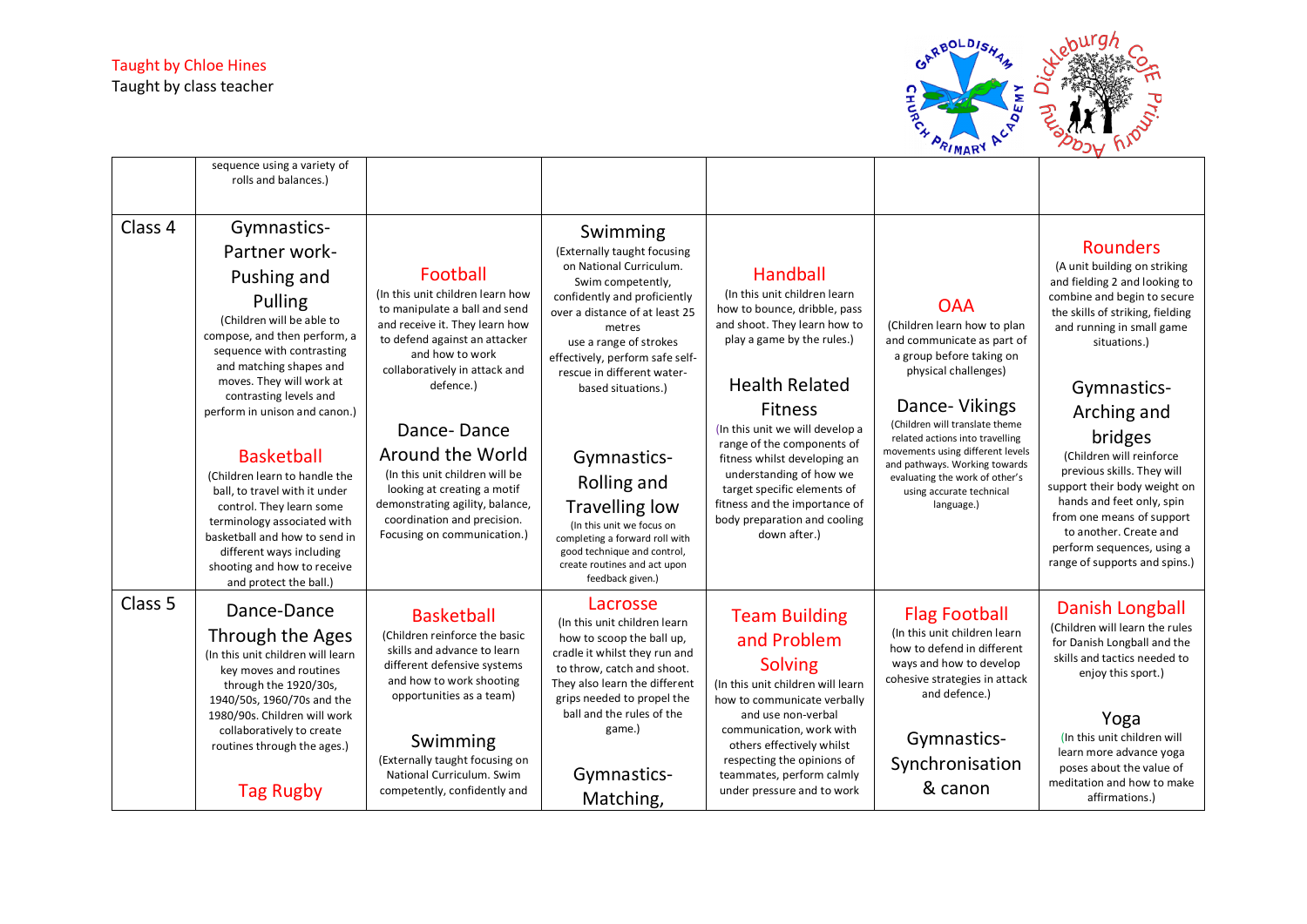

|         | (In this unit children learn to<br>overlap, how to play<br>advantage and to restart after<br>infringements in small sided<br>games)                                                                                                                                                                                                                                                                                                                                                                               | proficiently over a distance of<br>at least 25 metres<br>use a range of strokes<br>effectively, perform safe self-<br>rescue in different water-<br>based situations.)                                                                                                                                                                                                                                                                                     | mirroring &<br>contrast<br>(In this unit children will discover<br>interesting ways of transition<br>from one move to another. They<br>will learn to control an<br>arabesque, perform and mirror<br>symmetrical and asymmetrical<br>shapes.)                                                                                                                                                                                                                                                                                                                                                                                                                                                    | with others to come up with<br>and apply a plan.)<br>Dance-The Haka<br>(In this unit children will<br>translate images into actions<br>to communicate meaning,<br>work within groups using<br>canon, formation changes,<br>direction and level to create<br>routines.)                                                                                                                                                                                                                                                                                                                                        | (In this unit children will<br>perform in canon to a<br>consistent tempo, work at<br>different levels, different<br>dynamics and perform<br>actions and sequences of<br>movement.)                                                                                                                                                                                                                                                                                                                                       |                                                                                                                                                                                                                                                                                                                                                                                                                                          |
|---------|-------------------------------------------------------------------------------------------------------------------------------------------------------------------------------------------------------------------------------------------------------------------------------------------------------------------------------------------------------------------------------------------------------------------------------------------------------------------------------------------------------------------|------------------------------------------------------------------------------------------------------------------------------------------------------------------------------------------------------------------------------------------------------------------------------------------------------------------------------------------------------------------------------------------------------------------------------------------------------------|-------------------------------------------------------------------------------------------------------------------------------------------------------------------------------------------------------------------------------------------------------------------------------------------------------------------------------------------------------------------------------------------------------------------------------------------------------------------------------------------------------------------------------------------------------------------------------------------------------------------------------------------------------------------------------------------------|---------------------------------------------------------------------------------------------------------------------------------------------------------------------------------------------------------------------------------------------------------------------------------------------------------------------------------------------------------------------------------------------------------------------------------------------------------------------------------------------------------------------------------------------------------------------------------------------------------------|--------------------------------------------------------------------------------------------------------------------------------------------------------------------------------------------------------------------------------------------------------------------------------------------------------------------------------------------------------------------------------------------------------------------------------------------------------------------------------------------------------------------------|------------------------------------------------------------------------------------------------------------------------------------------------------------------------------------------------------------------------------------------------------------------------------------------------------------------------------------------------------------------------------------------------------------------------------------------|
| Class 6 | <b>Invasion Game</b><br>Skills 4<br>(Children will learn to use the<br>width of the pitch when<br>attacking and how to<br>overload. They will learn to<br>condense space and to<br>communicate well as part of a<br>defence)<br>Swimming<br>(Externally taught focusing on<br>National Curriculum. Swim<br>competently, confidently and<br>proficiently over a distance of<br>at least 25 metres<br>use a range of strokes<br>effectively, perform safe self-<br>rescue in different water-<br>based situations.) | <b>Ultimate Frisbee</b><br>(In this unit children refine<br>their techniques and learn how<br>to apply the skills they have<br>learnt. They play games and<br>secure better understanding of<br>the rules)<br>Dance- World War<br>(Children will develop a motif<br>demonstrating agility, balance,<br>coordination and precision.<br>Using knowledge of World War<br>2 to create imaginative actions<br>to then be changed into<br>travelling movements.) | <b>Netball</b><br>(In this unit children get to<br>experience match play<br>having refined the specific<br>skills involved in the game.<br>They learn the positions, the<br>restrictions within each role<br>and what the rules of the<br>game are.)<br>Gymnastics-<br>Counter-balance<br>& counter<br>tension<br>(Children will be able to hold<br>controlled balances on a<br>variety of points and patches<br>on a given number of body<br>parts, create a sequence of<br>moves in unison with a<br>partner, can work at<br>different levels with weight<br>on a variety of points and<br>patches, hold a range of<br>symmetrical and<br>asymmetrical counter<br>balances and link skills to | Leadership<br>(Children will learn that<br>leaders are creative and<br>enthusiastic, learn when to<br>change activities when they<br>are not working, find<br>different ways of choosing<br>teams and understand the<br>pros and cons of each.<br>Children will work together to<br>create a plan and also apply<br>that plan.)<br>Dance-British<br>Values<br>(In this unit children will be<br>able to create a motif based<br>upon British Values and to be<br>able to identify all 5 British<br>Values. Children will be able<br>to understand what a good<br>performance is and give<br>useful feedback.) | Volleyball<br>(In this unit children learn<br>the array of ways of<br>receiving and sending<br>volleyball and the associated<br>techniques. They learn how<br>to score and rotate around<br>court.)<br>Gymnastics $-$<br>Group<br>Sequencing<br>(Children will work in groups<br>thinking about changes in<br>direction, level and speed.<br>They will think about ways to<br>adapt a floor routine to work<br>on apparatus. The children<br>will learn to enjoy competing<br>and challenging themselves<br>to improve.) | <b>Athletics</b><br>(Looking at different ways of<br>running, jumping and<br>throwing whilst developing<br>children's technique and<br>awareness of safety.)<br><b>Badminton</b><br>(This unit look at building a<br>repertoire of strokes for the<br>individual as well as<br>introducing them to the<br>different types of footwork<br>used in badminton. It then<br>looks to build up their<br>decision making in game<br>situations) |